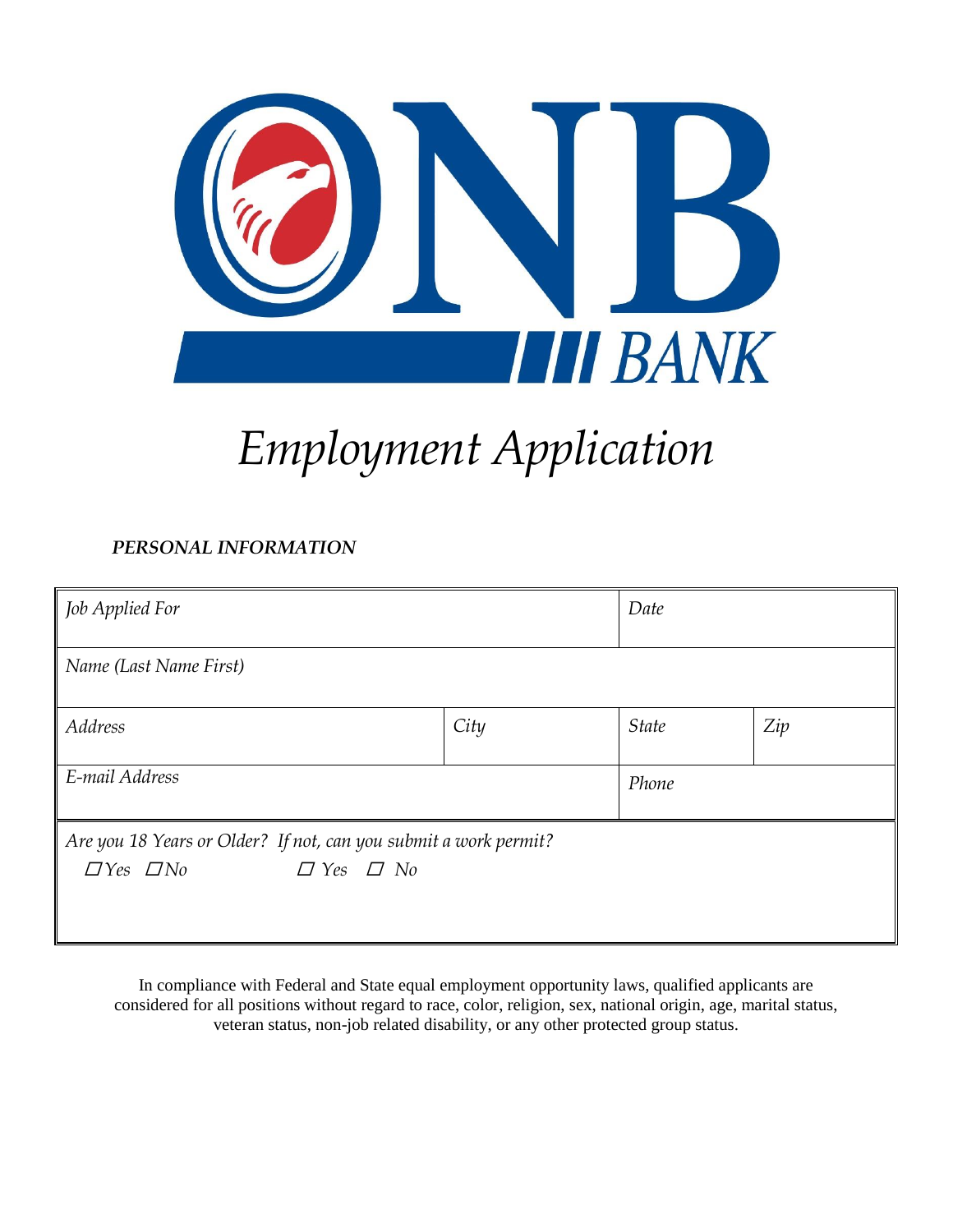## *APPLICATION FOR EMPLOYMENT*

#### *DESIRED EMPLOYMENT*

| What Position Or Type Of Work Are You Seeking?                                                              | If Hired, When Will You<br>Be Available To Start? | <b>Salary Desired</b>                 |  |
|-------------------------------------------------------------------------------------------------------------|---------------------------------------------------|---------------------------------------|--|
| Are You Employed Now?                                                                                       | If So May We Inquire of Your<br>Present Employer? | $\Box$ Yes $\Box$ No                  |  |
| Ever Applied To This Company Before?                                                                        | Where?                                            | When?                                 |  |
| Ever Worked For This Company Before?                                                                        | Where?                                            | When?                                 |  |
| Are You Interested In:<br>$\Box$ Full-Time $\Box$ Part-Time<br>∟<br>Temporary                               | What Days and Hours are<br>you willing to work?   | Can you work overtime if<br>required? |  |
| Who Referred You To This Company?<br>Employment Agency $\Box$ Newspaper Advertising $\Box$ Friend<br>$\Box$ |                                                   |                                       |  |
| State Employment Office $\Box$ College Placement Service $\Box$ Walk In $\Box$ Other                        |                                                   |                                       |  |

#### *EDUCATION*

| School Level                                | Name and Address<br>of School | Course of Study | Years<br>Completed | Diploma<br>Degree |
|---------------------------------------------|-------------------------------|-----------------|--------------------|-------------------|
| High School                                 |                               |                 |                    |                   |
| College                                     |                               |                 |                    |                   |
| Trade, Business or<br>Correspondence School |                               |                 |                    |                   |

#### *GENERAL*

Describe any job related specialized training, apprenticeship, skills and extra-curricular activities: *(Please do not include any information that would reveal a protected class status)*

List any job-related professional or technical organizations to which you belong: *(Please do not include any information that would reveal a protected class status)*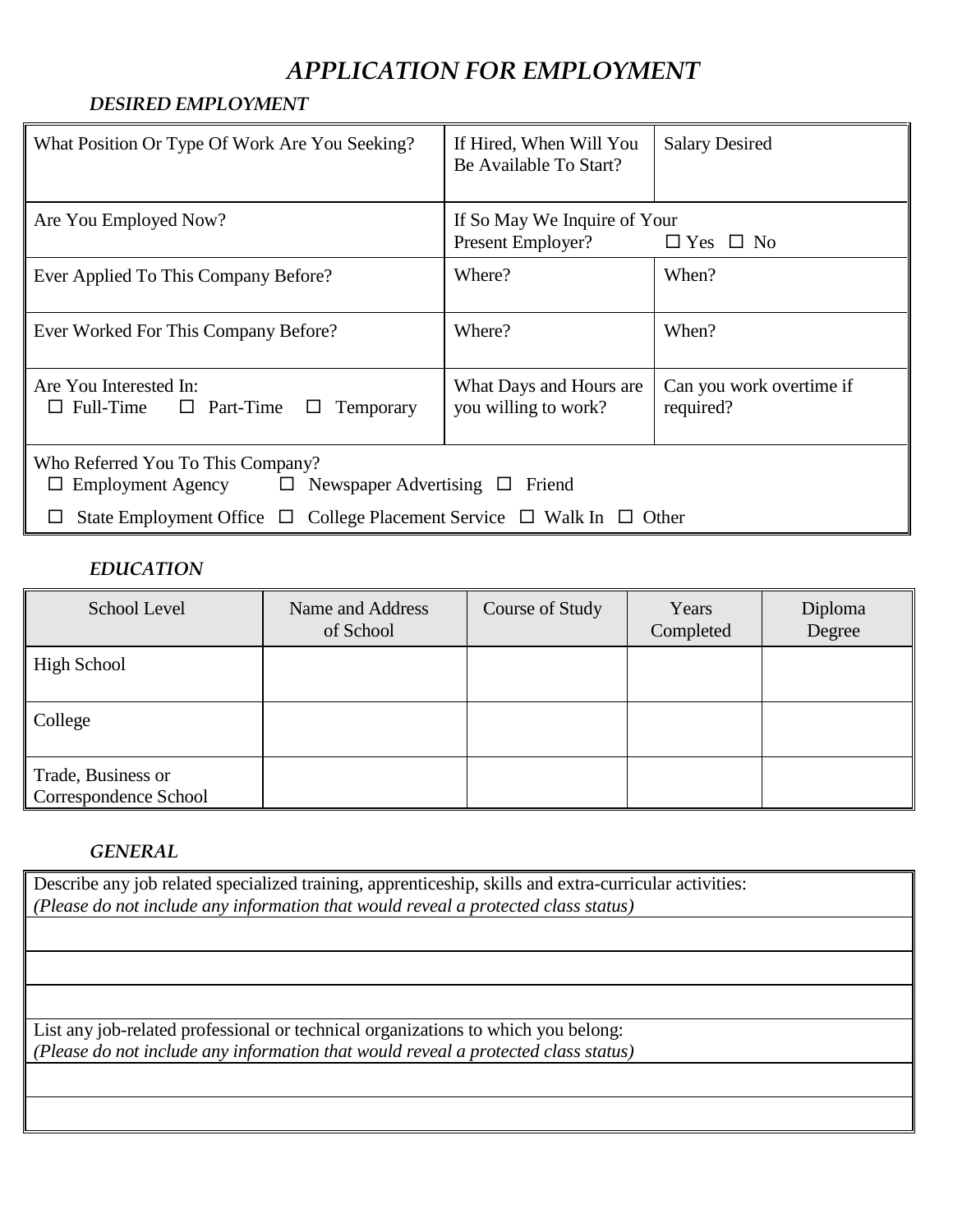| Name of Present or Last Employer |                     |                                                        |     |
|----------------------------------|---------------------|--------------------------------------------------------|-----|
| Address                          | City                | <b>State</b>                                           | Zip |
| <b>Starting Date</b>             | Leaving Date        | Job Title                                              |     |
| <b>Starting Salary</b>           | <b>Final Salary</b> | May We Contact<br>Your Supervisor $\Box$ Yes $\Box$ No |     |
| Name of Supervisor               | Title               | Phone                                                  |     |
| Description of Work              |                     |                                                        |     |
|                                  |                     |                                                        |     |
| <b>Reason For Leaving</b>        |                     |                                                        |     |

| Name of Previous Employer |                     |                                                        |     |
|---------------------------|---------------------|--------------------------------------------------------|-----|
| Address                   | City                | <b>State</b>                                           | Zip |
| <b>Starting Date</b>      | Leaving Date        | <b>Job Title</b>                                       |     |
| <b>Starting Salary</b>    | <b>Final Salary</b> | May We Contact<br>Your Supervisor $\Box$ Yes $\Box$ No |     |
| Name of Supervisor        | Title               | Phone                                                  |     |
| Description of Work       |                     |                                                        |     |
|                           |                     |                                                        |     |
| Reason For Leaving        |                     |                                                        |     |

| Name of Previous Employer |                     |                  |                                      |
|---------------------------|---------------------|------------------|--------------------------------------|
| Address                   | City                | <b>State</b>     | Zip                                  |
| <b>Starting Date</b>      | Leaving Date        | <b>Job Title</b> |                                      |
| <b>Starting Salary</b>    | <b>Final Salary</b> | May We Contact   | Your Supervisor $\Box$ Yes $\Box$ No |
| Name of Supervisor        | Title               | Phone            |                                      |
| Description of Work       |                     |                  |                                      |
|                           |                     |                  |                                      |
| Reason For Leaving        |                     |                  |                                      |